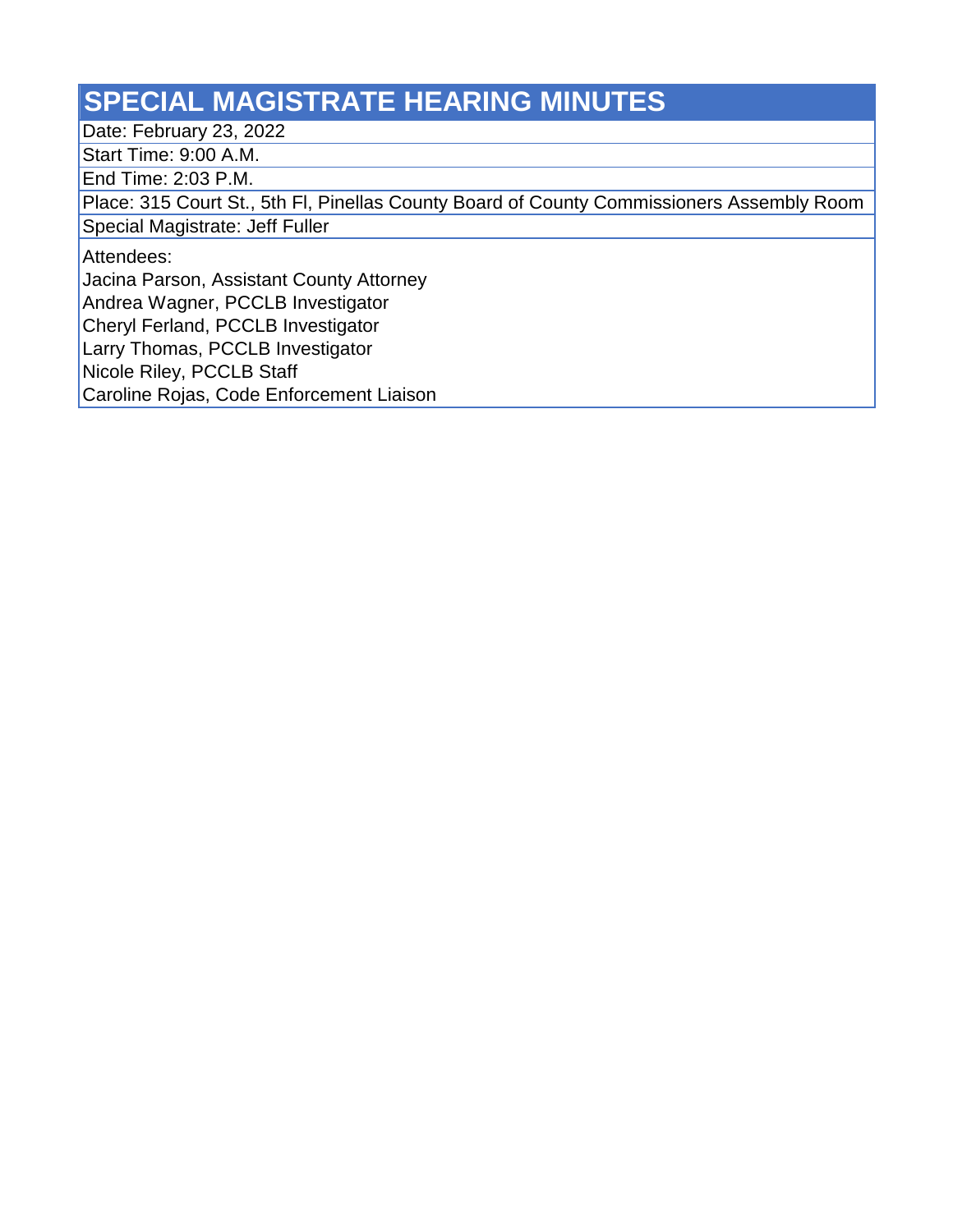| <b>Contested</b><br>Case # | <b>Presented</b><br>by | PCCLB vs.                   | <b>Attorney</b> | Witness(es)                                                         | <b>Verdict</b>        | <b>Fine</b> |
|----------------------------|------------------------|-----------------------------|-----------------|---------------------------------------------------------------------|-----------------------|-------------|
| C21-2216                   | LT.                    | <b>JACK PODOLSKY</b>        |                 | CODE ENFORCEMENT OFFICER E.<br>STEVENS (WITNESS FOR PLAINTIFF)      | <b>GUILTY</b>         | \$525.11    |
| C21-2217                   | LT.                    | <b>JACK PODOLSKY</b>        |                 | CODE ENFORCEMENT OFFICER E.<br>STEVENS (WITNESS FOR PLAINTIFF)      | <b>GUILTY</b>         | \$525.11    |
| C21-2218                   | LT.                    | <b>JACK PODOLSKY</b>        |                 | CODE ENFORCEMENT OFFICER E.<br>STEVENS (WITNESS FOR PLAINTIFF)      | <b>DISMISSED</b>      |             |
| C21-2219                   | LT.                    | JACK PODOLSKY               |                 | CODE ENFORCEMENT OFFICER E.<br>STEVENS (WITNESS FOR PLAINTIFF)      | <b>DISMISSED</b>      |             |
| C21-2059                   | LT.                    | ALEX VON GONTARD            |                 | CODE ENFORCEMENT OFFICER K.<br>MCDERMOTT (WITNESS FOR<br>PLAINTIFF) | <b>GUILTY</b>         | \$549.68    |
| C21-1204                   | <b>CF</b>              | JUAN S. GAVIRIA             |                 | DANIELLE BRION (WIFE OF<br>DEPENDANT)                               | <b>DISMISSED</b>      |             |
| C21-1205                   | <b>CF</b>              | <b>JUAN S. GAVIRIA</b>      |                 | DANIELLE BRION (WIFE OF<br>DEPENDANT)                               | <b>DISMISSED</b>      |             |
| C21-1206                   | CF                     | JUAN S. GAVIRIA             |                 | DANIELLE BRION (WIFE OF<br>DEPENDANT)                               | <b>GUILTY</b>         | \$569.54    |
| C21-1207                   | CF                     | JUAN S. GAVIRIA             |                 | DANIELLE BRION (WIFE OF<br>DEPENDANT)                               | <b>DISMISSED</b>      |             |
| C21-1208                   | CF                     | DANIELLE BRION              |                 |                                                                     | <b>NOLLE PROSEQUI</b> |             |
| C21-387                    | AW                     | <b>MICHAEL LOUIS MERINO</b> |                 |                                                                     | <b>DISMISSED</b>      |             |